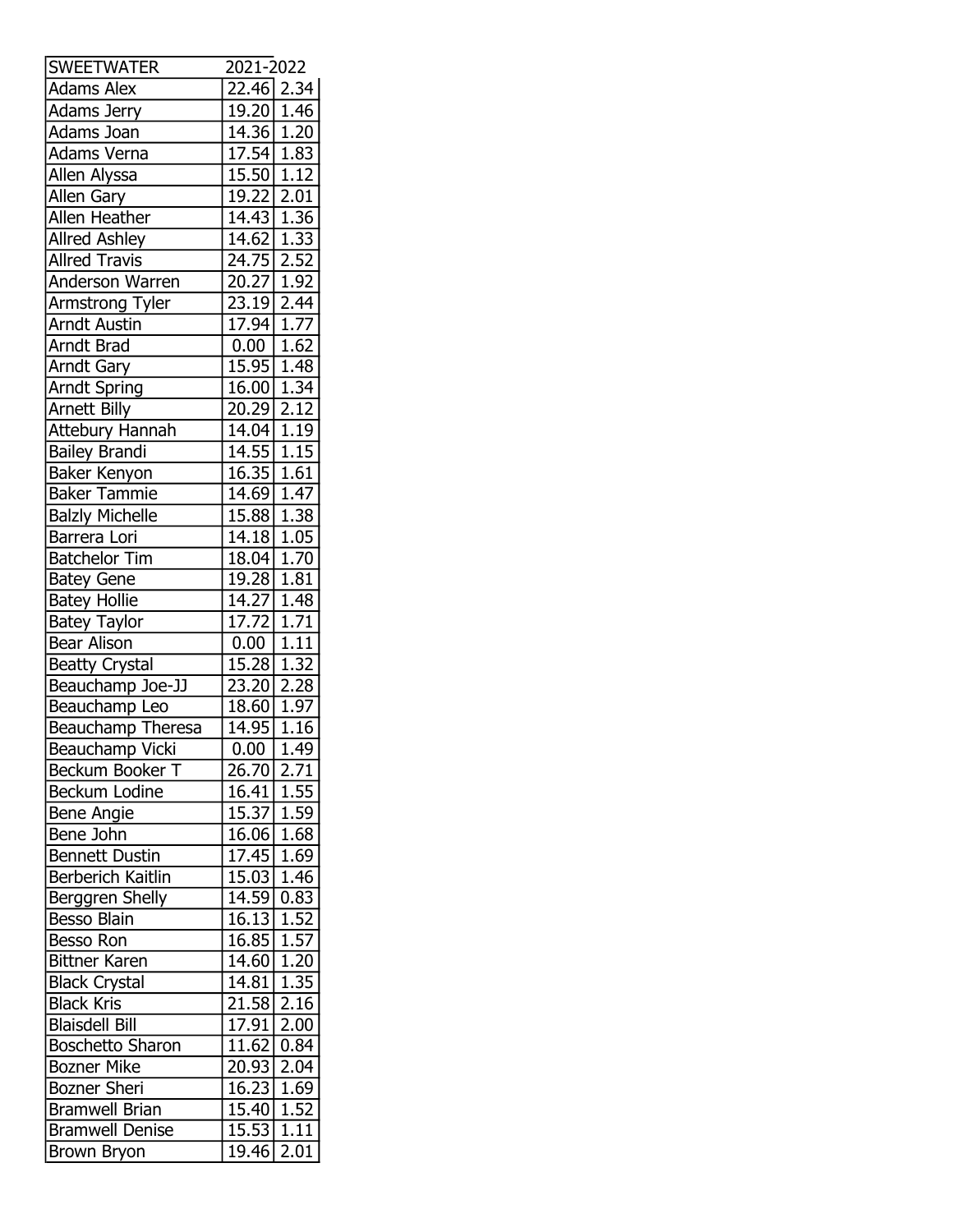| <b>Brown Kieth</b>      | 17.72 1.68         |                   |
|-------------------------|--------------------|-------------------|
| <b>Brown Keven</b>      | 18.22              | 2.03              |
| Burbach Jeff            | 18.89 2.08         |                   |
| Burbach Wendy           | 14.96 1.32         |                   |
| <b>Burchett Tony</b>    | $\overline{21.52}$ | 2.18              |
| <b>Burns Donna</b>      | 15.86              | 1.44              |
| <b>Burns Steve</b>      | 22.11              | 2.22              |
| <b>Byerly Dave</b>      | 17.47              | 1.72              |
| Cable Greg              | $\overline{2}0.73$ | 2.08              |
| Calvert Jennifer        | 18.49              | 1.75              |
| Cantrell Kevin          | 13.61 1.31         |                   |
| Cantrell Lorie          | 15.10 1.26         |                   |
| <b>Cantrell Shane</b>   | 16.58              | 1.36              |
| Cappellotti Michael     | 19.00              | 2.02              |
| Carter Heather          | 13.37 1.24         |                   |
| Carter Jamie            | $18.14$ 1.80       |                   |
| Case Justin             | 34.71              | 3.78              |
| Case Kiley              | 18.19              | 1.70              |
| <b>Caudell Renee</b>    | $12.81$ 1.14       |                   |
| <b>Chavez Ricco</b>     | $18.45$ 1.78       |                   |
| Chrisman Brad           | 14.82              | 1.32              |
| <b>Clark Dallas</b>     | 17.84 1.75         |                   |
| Clark Dawn              | 16.66 1.49         |                   |
| Clark Jimmy             | 19.75              | 1.76              |
| Clark Trisha            | 17.57              | 1.67              |
| <b>Clinton Dave</b>     | 16.22 1.52         |                   |
| Coffi Jeremy            | 16.54              | $\overline{1.76}$ |
| Coke Bill               | 19.66              | 1.80              |
| <b>Coke Susan</b>       | 14.42              | 1.24              |
| <b>Collins Mike</b>     | 23.58 2.30         |                   |
| <b>Comstock Heather</b> | 14.79              | $\overline{1.52}$ |
| Cooke Dana              | $\overline{16.41}$ | 1.54              |
| <b>Cooke Mike</b>       | 16.30              | 1.48              |
| Costantino Becky        | 13.39              | 1.17              |
| Counts Danae            | 0.00               | 1.45              |
| <b>Counts Steve</b>     | 20.81              | 1.84              |
| Craig Cheryl            | 14.57              | 1.59              |
| Craig Shawn             | 29.87              | 2.69              |
| <b>Creager Marcus</b>   | 20.77              | 2.06              |
| <b>Currier Michelle</b> | 14.49              | 0.96              |
| Dansereau Richard       | 16.41              | 1.54              |
| Davis Brigette          | 18.18              | 1.93              |
| Davis LaRae             | 17.36              | 1.70              |
| Deal Gwendi             | 13.66              | 1.27              |
| Deal Jody               | 15.25              | 1.33              |
| Degraw Ken              | 17.48              | 1.80              |
| Deichmueller Bruce      | 15.02              | 1.22              |
| Deichmueller Ryan       | 15.58              | 1.40              |
| Delgado Gary            | 20.60              | 2.10              |
| Delgado Glenn           | 18.42              | 1.82              |
| Depada Joni             | 13.59              | 1.12              |
| Devine Clay             | 20.56              | 1.95              |
|                         |                    |                   |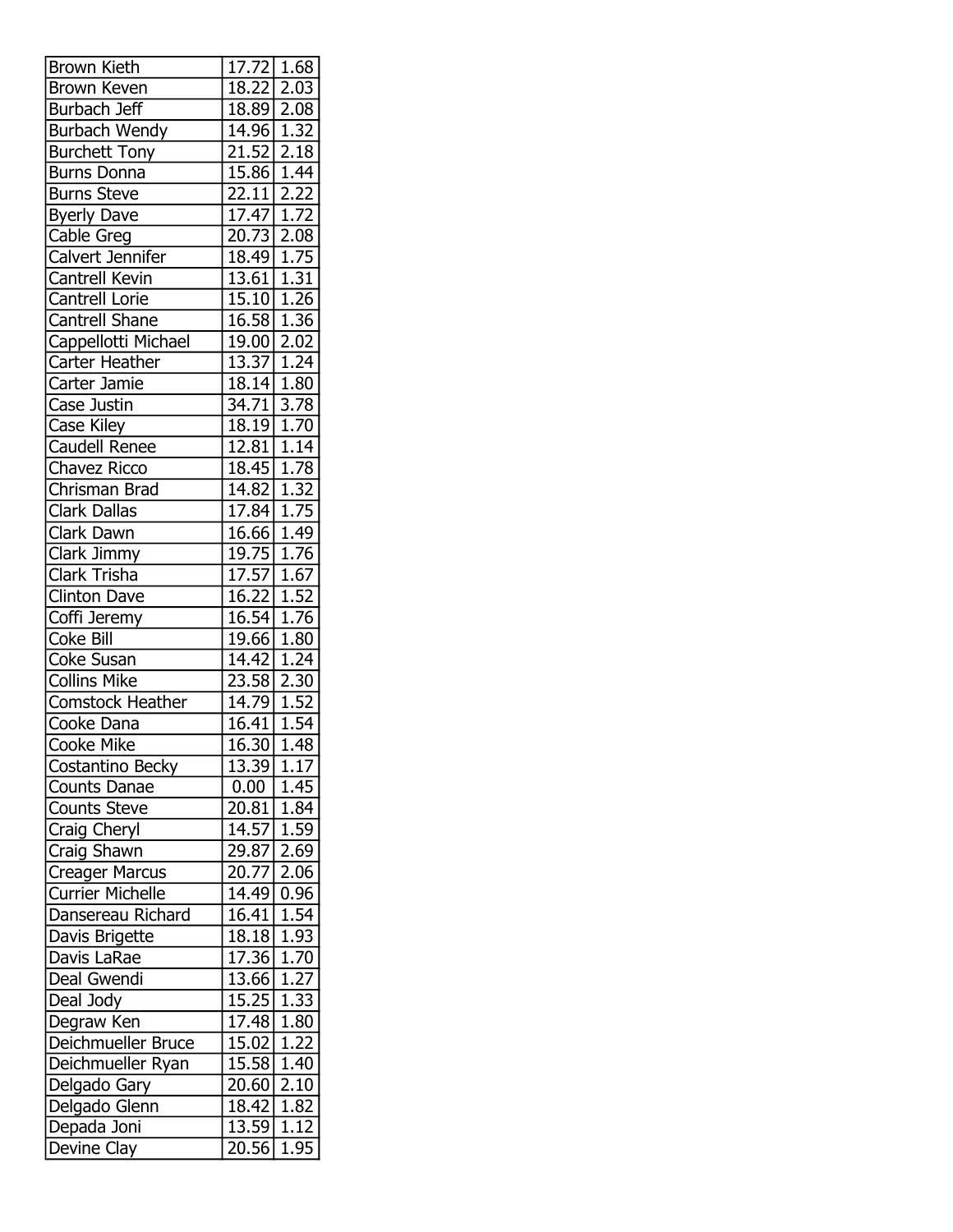| Devine Jill            | 16.76              | 1.61              |
|------------------------|--------------------|-------------------|
| Devine Thomas          | 17.26              | 1.67              |
| Dickinson Tammy        | 14.47 1.35         |                   |
| Dunn Heather           | 12.38              | 1.31              |
| Dunnuck Kathy          | $\overline{14.61}$ | $\overline{1.43}$ |
| Duran Tony             | 16.40              | 1.54              |
| Dusel Amanda           | 14.22              | 1.30              |
| Dusel Brenda           | $\overline{15.46}$ | 1.64              |
| Dusel Donavan          | 21.56              | 2.10              |
| Dusel Gina             | $20.63$   2.00     |                   |
| Dusel Levi             | 17.51 1.69         |                   |
| <b>Dusel Melissa</b>   | 15.83              | 1.46              |
| Dusel Sid              | 18.45              | 1.81              |
| Dyer Rob               | 15.05              | 1.23              |
| <b>Edwards Sean</b>    | 23.62              | 2.42              |
| Ellswoth Donny         | 0.00               | 2.44              |
| Faccio John            | 15.07              | 1.50              |
| Faccio Tammy           | 15.11              | 1.52              |
| Faries Kody            | 16.62              | 1.50              |
| Farnsworth Scott       | 18.01              | 1.74              |
| Feagler Dale           | 22.17              | 2.33              |
| Feagler Lori           | 18.11              | 1.72              |
| Fletcher Pam           | 17.63              | 1.59              |
| <b>Fletcher Travis</b> | 14.22              | 1.18              |
| Flores Tammy           | 14.18              | 1.00              |
| Foss Candy             | 13.76              | 1.27              |
| <b>Foster Scott</b>    | 20.20              | 2.21              |
| Fox Jeff               | 25.11              | 1.77              |
| Franzen Rick           | 18.60              | 1.69              |
| Frizzel Tim            | 16.53              | 1.63              |
| <b>Fruel Robert</b>    | 16.91              | 1.53              |
| Gail Brittney          | 15.60              | 1.58              |
| Gann Brian             | 21.43              | 1.68              |
| Gann Toby              | 19.01              | 1.90              |
| Garcia Abby            | 15.43              | 1.27              |
| Garcia Libby           | 14.52              | 1.35              |
| Garcia Louis           | 22.31              | 2.56              |
| Gil Terry              | $\overline{16.09}$ | 1.46              |
| <b>Gillespie Mark</b>  | 23.88              | 2.57              |
| <b>Girouard Nadine</b> | 13.07              | 1.06              |
| <b>Gitchel Chris</b>   | 15.95              | 1.60              |
| <b>Gitchel Will</b>    | 23.62              | 2.38              |
| Gladue Jasmine         | 13.12              | 0.97              |
| Graebert Kyle          | 17.54              | 1.76              |
| Greer Phil             | 24.40              | 2.51              |
| <b>Gross Stacey</b>    | 22.82              | 2.30              |
| Gunyan April           | 0.00               | 1.05              |
| Gunyan Barbara         | 14.90              | 1.26              |
| Gunyan Bernadette      | 14.99              | 1.56              |
| Gunyan Eric            | 19.50              | 1.98              |
| Gunyan Jennifer        | 14.99              | 1.55              |
| Gunyan Jaunita         | 14.80              | 1.36              |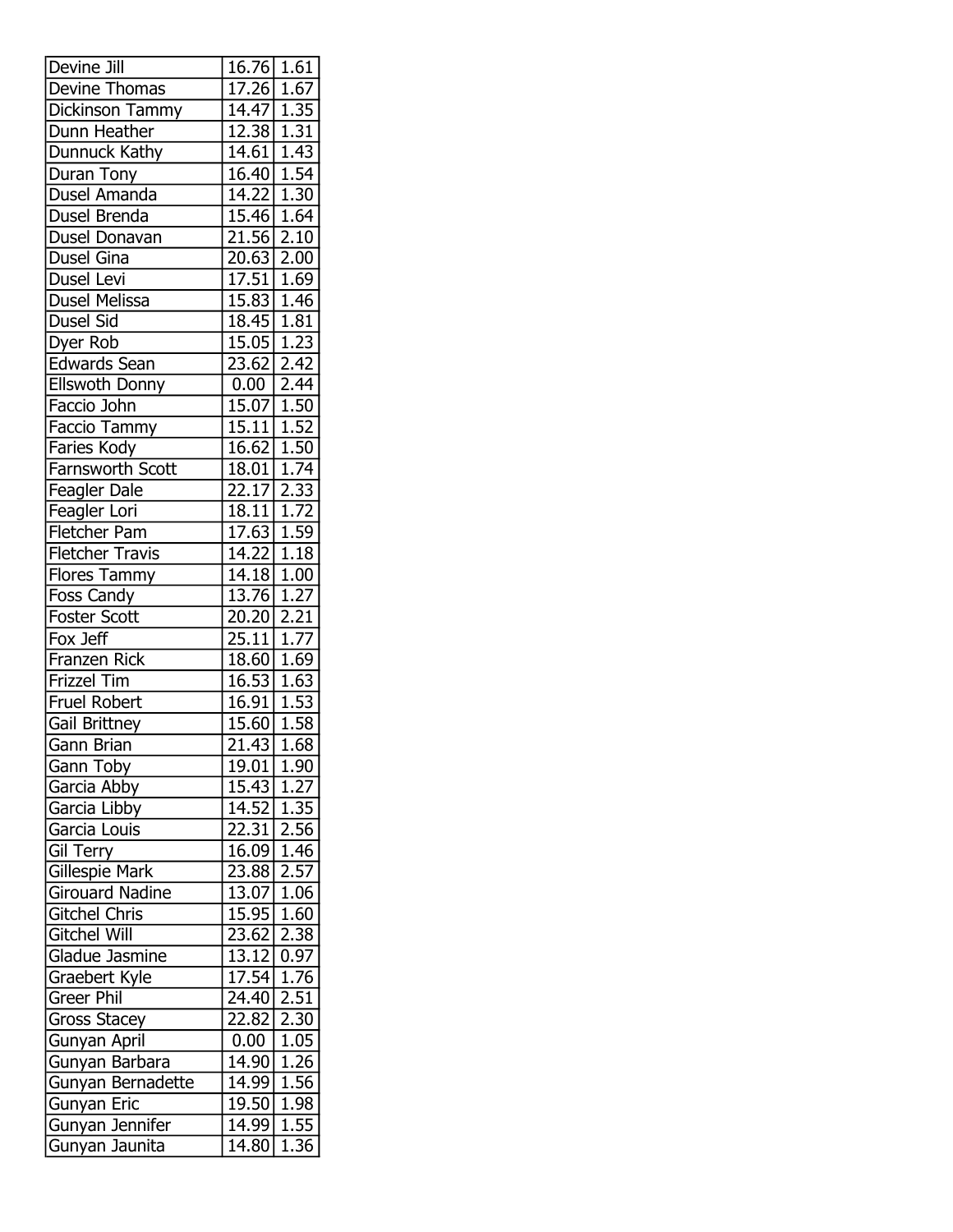| Gunyan John             | 17.67                     | 1.65              |
|-------------------------|---------------------------|-------------------|
| Gunyan Lori             | 18.07                     | 1.77              |
| Gunyan Nathan           | 15.67 1.35                |                   |
| Gunyan Peggy            | $12.84   1.\overline{12}$ |                   |
| Gunyan Ron III          | 22.28 2.45                |                   |
| Gustke Joann            | 14.19 1.19                |                   |
| Haase Elaine            | 14.92 1.50                |                   |
| Hallaburton Jonas       | 15.47 1.52                |                   |
| <b>Halstead Alice</b>   | 0.00                      | 1.25              |
| <b>Halstead Troy</b>    | $\overline{15.20}$   1.57 |                   |
| Hardesty Kevin          | $19.01$ 1.87              |                   |
| <b>Hardinger Mariah</b> | 14.84 1.44                |                   |
| Hardinger Orrin Sr      | 16.80 1.55                |                   |
| Hardinger Orrin         | 19.74                     | 2.04              |
| Hardman Jerry           | 22.94 2.37                |                   |
| Hardman Jim             | 25.70 2.30                |                   |
| Harmon Jake             | $17.49 \mid 1.84$         |                   |
| Harper Justin           | 15.13 1.25                |                   |
| Harris Jerry            | 24.32 2.32                |                   |
| <b>Harris Shane</b>     | $15.85$ 1.62              |                   |
| Harrison Brekka         |                           |                   |
|                         | 14.63 1.34<br>21.04 1.99  |                   |
| <b>Harrison Dave</b>    |                           |                   |
| Harryman Michelle       | 15.04 1.40                |                   |
| Hautala Ben             | 19.44 1.98                |                   |
| <b>Hautals Carly</b>    | 14.49 1.29                |                   |
| Hautala Mary            | 16.61   1.58              |                   |
| <b>Hemphill Timmy</b>   | 13.67                     | 0.84              |
| <b>Hetrick Brandon</b>  | 19.90                     | 2.10              |
| <b>Hetterich Chris</b>  | 0.00                      | 2.40              |
| <b>Heward Alyssa</b>    | 14.17 1.43                |                   |
| <b>Heward Jessica</b>   | 14.00   1.17              |                   |
| <b>Heward Lynette</b>   | $\overline{13.39}$   1.31 |                   |
| <b>Heward Steve</b>     | $24.54$ 2.60              |                   |
| Hills Jeff              | 17.35                     | 1.71              |
| Hindman Brandon         | 0.00                      | $\overline{1}.44$ |
| <b>Holder Troy</b>      | $15.75$ 1.28              |                   |
| <b>Hooks Marveliese</b> | 14.24 1.53                |                   |
| Horn Angela             | 17.31                     | 1.74              |
| Howells Lyle            | 15.20                     | 1.82              |
| <b>Howells Marie</b>    | 14.28                     | 1.28              |
| Hubbard Josh            | 15.72                     | 1.46              |
| Hudson Carl             | 0.00                      | 1.39              |
| <b>Hutton Fred</b>      | 25.38                     | 2.79              |
| Ivie Kristie            | 15.66                     | 1.50              |
| Jackson Brian           | 18.87 1.67                |                   |
| Jacobson Kieth          | 16.84                     | 1.68              |
| Jacobson Stacey         | 18.30                     | 1.90              |
| Jenkins Bobby           | 18.06                     | 1.85              |
| Jenkins Lee             | $\overline{17.31}$        | 1.74              |
| Jenkins Pat             | 22.91                     | 2.15              |
| Jenkins Tamarra         | 15.40                     | 1.37              |
| Jennings Floyd          | 20.76                     | 1.97              |
|                         |                           |                   |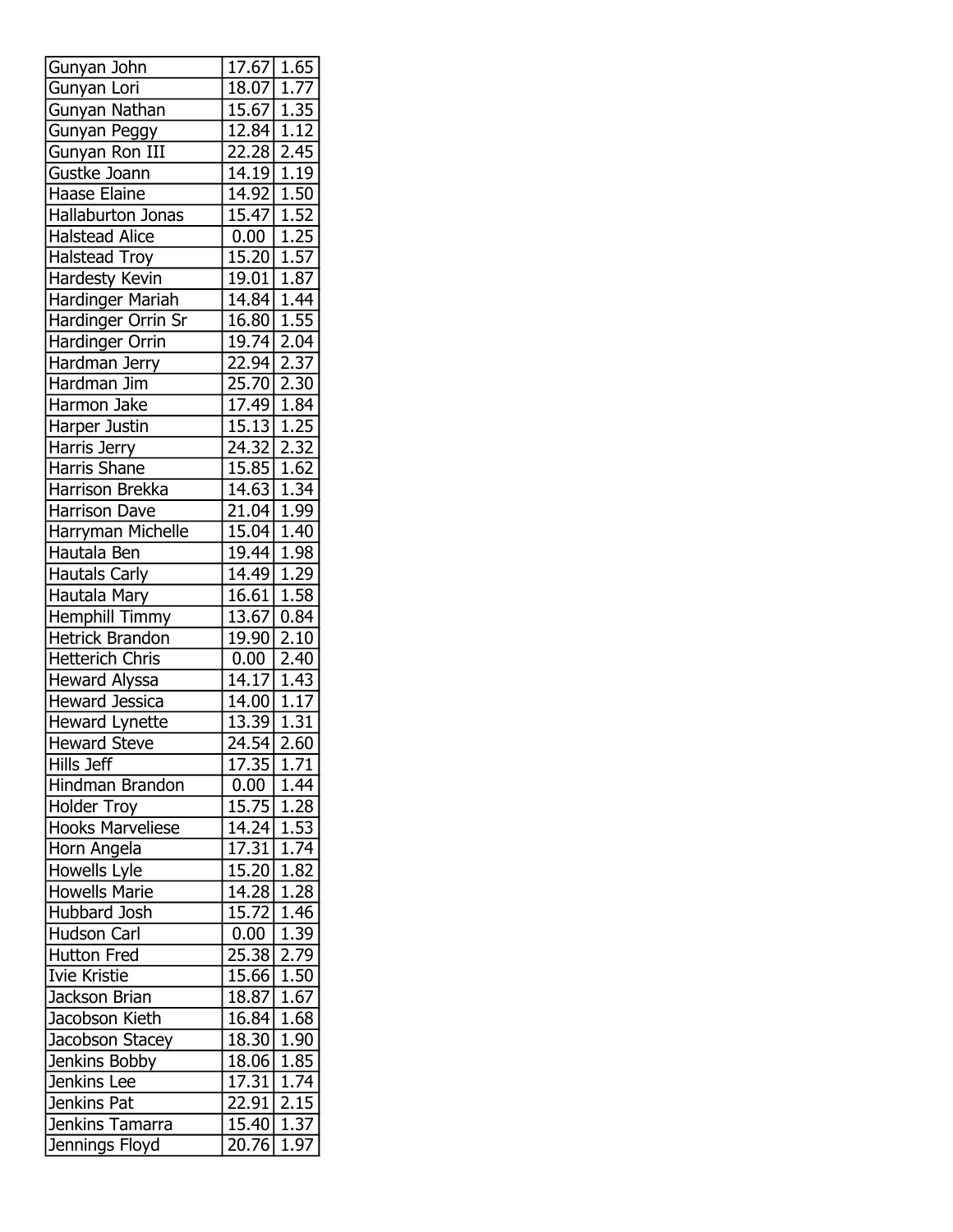| Jessen Joel          | 16.45   1.69                |      |
|----------------------|-----------------------------|------|
| Johnson Ashley       | $\overline{14.71}$ 1.03     |      |
| Johnson Mark         | 24.89 2.63                  |      |
| Johnson Sunny        | $\overline{15.06}$ 1.50     |      |
| Jones Porky          | 0.00                        | 1.41 |
| Keller Garret        | $17.14$ 1.62                |      |
| Kelsey Darla         | 14.46 1.34                  |      |
| <b>Kelsey Stacey</b> | 14.04 1.18                  |      |
| Kendall Barbara      | 17.63   1.81                |      |
| Kennah Anni          | $15.55$ 1.57                |      |
| Kennah Blain         | 17.55 1.62                  |      |
| Kennah George        | 15.93 1.23                  |      |
| Kennah Tiffany       | 13.86 1.01                  |      |
| Kepler Monica        | $16.75$   $1.\overline{59}$ |      |
| Kimsey Chalayne      | 14.77 1.28                  |      |
| Kirk Marteisha       | <u>14.65   1.57 </u>        |      |
| Kirk Mary            | 12.75 1.10                  |      |
| Kirkwood Kellen      | 20.23 2.04                  |      |
| Kistner Courtney     | $13.72$ 1.13                |      |
| Kizzire Dorothy      | $14.03 \overline{)1.11}$    |      |
| Kloefkorn Amanda     | 13.87 1.47                  |      |
| Kloefkorn Sarah      | 14.28 1.30                  |      |
| Knezovich Char       | 13.56 1.11                  |      |
| Kothe Betty          | $\overline{15.38}$ 1.44     |      |
| Kovach Sarah         | $\overline{12.85}$   1.05   |      |
| Kramer Celeste       | 14.99 1.39                  |      |
| Kumer Kory           | 24.65 2.59                  |      |
| Lamb Dewey           | $\overline{21.21}$          | 2.23 |
| Lamb Stephanie       | $\overline{14.40}$ 1.28     |      |
| Lamb Tyler           | 16.12 1.66                  |      |
| Langi Tony           | 21.35 2.36                  |      |
| Lassise Leah         | 15.06 1.36                  |      |
| Lee Heather          | 14.27 1.29                  |      |
| Lee Levi             | 14.43                       | 1.43 |
| Lewis Brian          | $\overline{17.69}$ 1.90     |      |
| Lewis Michelle       | 15.15 1.61                  |      |
| Lison Lisa           | 13.03 1.32                  |      |
| Lininger DeWayne     | $15.47$ 1.55                |      |
| Logan Brenna         | 13.34                       | 1.20 |
| Logan Dereck         | 16.57                       | 1.64 |
| Long Cassie          | 14.73 1.21                  |      |
| Lopez Sasha          | 14.98                       | 1.28 |
| Lund Geoff           | $\overline{15.46}$          | 1.28 |
| Lungren Kelly        | 15.95                       | 1.58 |
| Lungren Mark         | $\overline{17.41}$   1.60   |      |
| Lundgren Ryan        | 15.09                       | 1.42 |
| Maestas Paul         | 19.67                       | 2.15 |
| Majdic Brady         | 21.82                       | 2.22 |
| Marsh Jordan         | 17.25                       | 1.69 |
| Marsh Shawnda        | 13.31                       | 1.09 |
| <b>Marshall Chet</b> | 19.12                       | 2.05 |
| Marcinek Chris       | 0.00                        |      |
|                      |                             | 1.19 |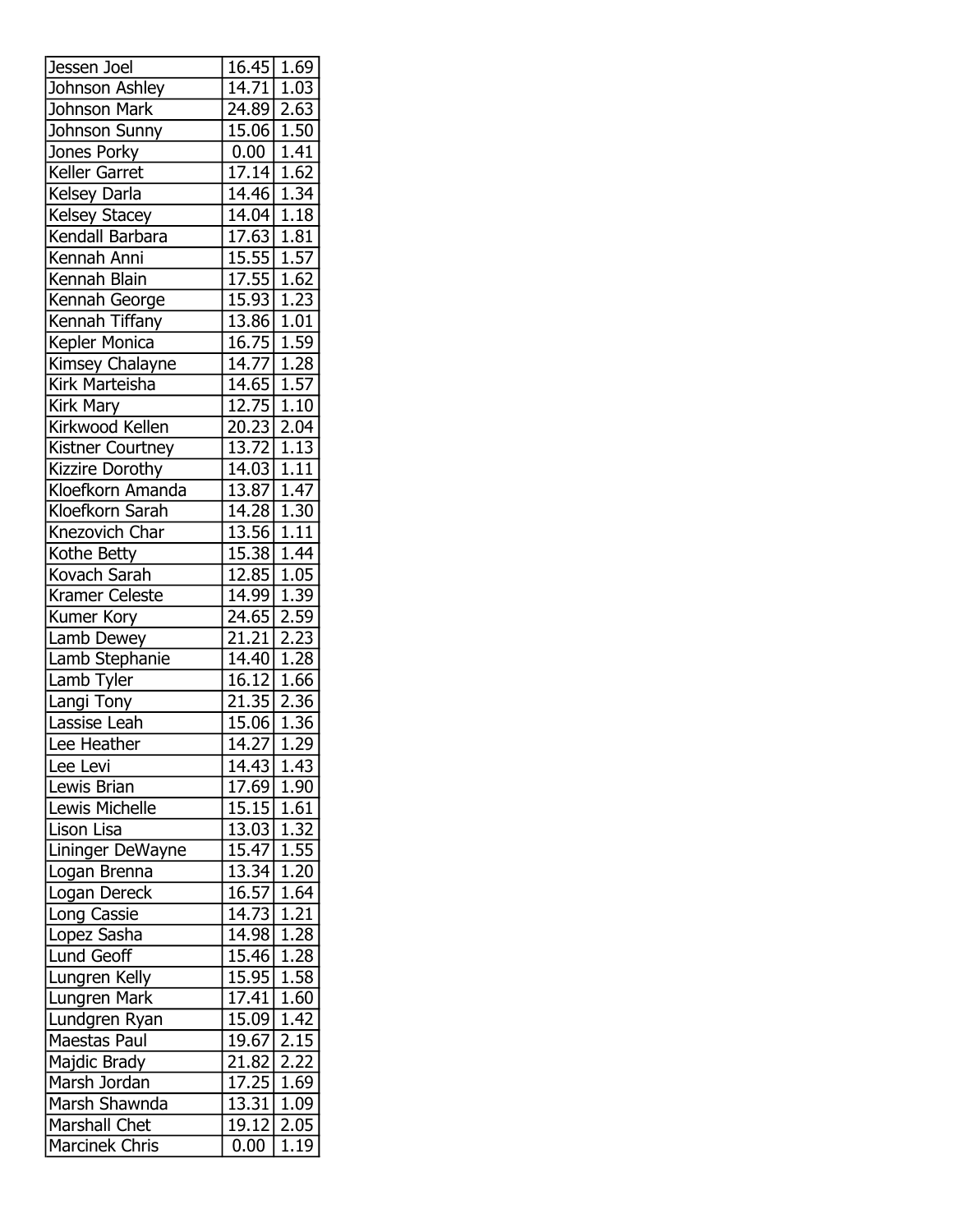| Martinez Leah           | 15.02                   | 1.26              |
|-------------------------|-------------------------|-------------------|
| Martinez Paul           | 22.67                   | 2.15              |
| Martinez Phillip        | 18.34 1.66              |                   |
| Martinez Ron            | $\overline{12.79}$ 1.19 |                   |
| Mayo Becky              | 14.96                   | 1.35              |
| May Stacey              | 14.21                   | 1.04              |
| McCormick Chelsea       | 17.05                   | 1.89              |
| McCormick Leroy         | $\overline{2}3.03$      | 2.28              |
| <b>McCormick Leslie</b> | 15.28                   | 1.47              |
| McGarr Brandon          | 18.07 1.87              |                   |
| McGarr Tanya            | $15.47$ 1.15            |                   |
| McGarvey Haylee         | 14.42                   | $\overline{1.40}$ |
| Mcgee Lance             | 21.55                   | 2.47              |
| McNeel Jeanine          | 14.14 1.16              |                   |
| Meidinger Maggie        | $\overline{15.68}$      | 1.45              |
| Meidinger Tom           | 15.54                   | 1.69              |
| Miranda Candi           | 14.03                   | 1.29              |
| Morgan Amber            | 15.33 1.33              |                   |
| Morgan Anthony          | 18.99                   | 1.71              |
| Morgan Cindi            | 14.56                   | 1.22              |
| Morgan Owen             | 19.94                   | 2.14              |
| Morgan Wes              | 17.54 1.74              |                   |
| Morgando Jo Lynn        | 14.70                   | $\overline{1}.03$ |
| Moss Jody               | $\overline{15.44}$      | 1.50              |
| Murphy Jack             | 18.29 1.92              |                   |
| Murphey Joel            | 17.14                   | 1.71              |
| Murray Brandon          | 24.00                   | 2.48              |
| Murray Carrisa          | 17.10                   | 1.99              |
| <b>Myers Amber</b>      | 14.22                   | 1.34              |
| Myers Tom               | 17.25                   | 1.87              |
| Nellen Brenda           | 16.20   1.47            |                   |
| Nelson Ruthann          | 13.76 0.99              |                   |
| Nichols James           | 16.98 1.69              |                   |
| <b>Nichols Joey</b>     | 23.33                   | 2.42              |
| Olguin Max              | 19.04                   | 1.81              |
| Olson Jennie            | 15.37 1.55              |                   |
| Olson Ryan              | 17.77                   | 1.72              |
| Osier Chad              | 18.09                   | 2.18              |
| <b>Ouellette Mike</b>   | 22.32                   | 2.36              |
|                         |                         |                   |
| Pacheco Chris           | 21.02                   | 2.37              |
| Page Amy                | 14.51                   | 1.18              |
| Page Morgan             | 13.93                   | $\overline{1.18}$ |
| Page Sean               | 15.21                   | 1.42              |
| Palm Angie              | 14.27 1.33              |                   |
| Parker Bobby            | 18.94                   | 2.01              |
| Parker Cheri            | 18.31                   | 1.78              |
| Parker Clay             | 19.13                   | 1.94              |
| Parker Dwayne           | 25.45                   | 3.08              |
| <b>Parker Dwight</b>    | 23.76                   | 2.60              |
| Parker Jamie            | 16.23                   | 1.51              |
| Parker Janese           | 13.03 1.00              |                   |
| Parker Melissa          | 14.54                   | $\overline{1.49}$ |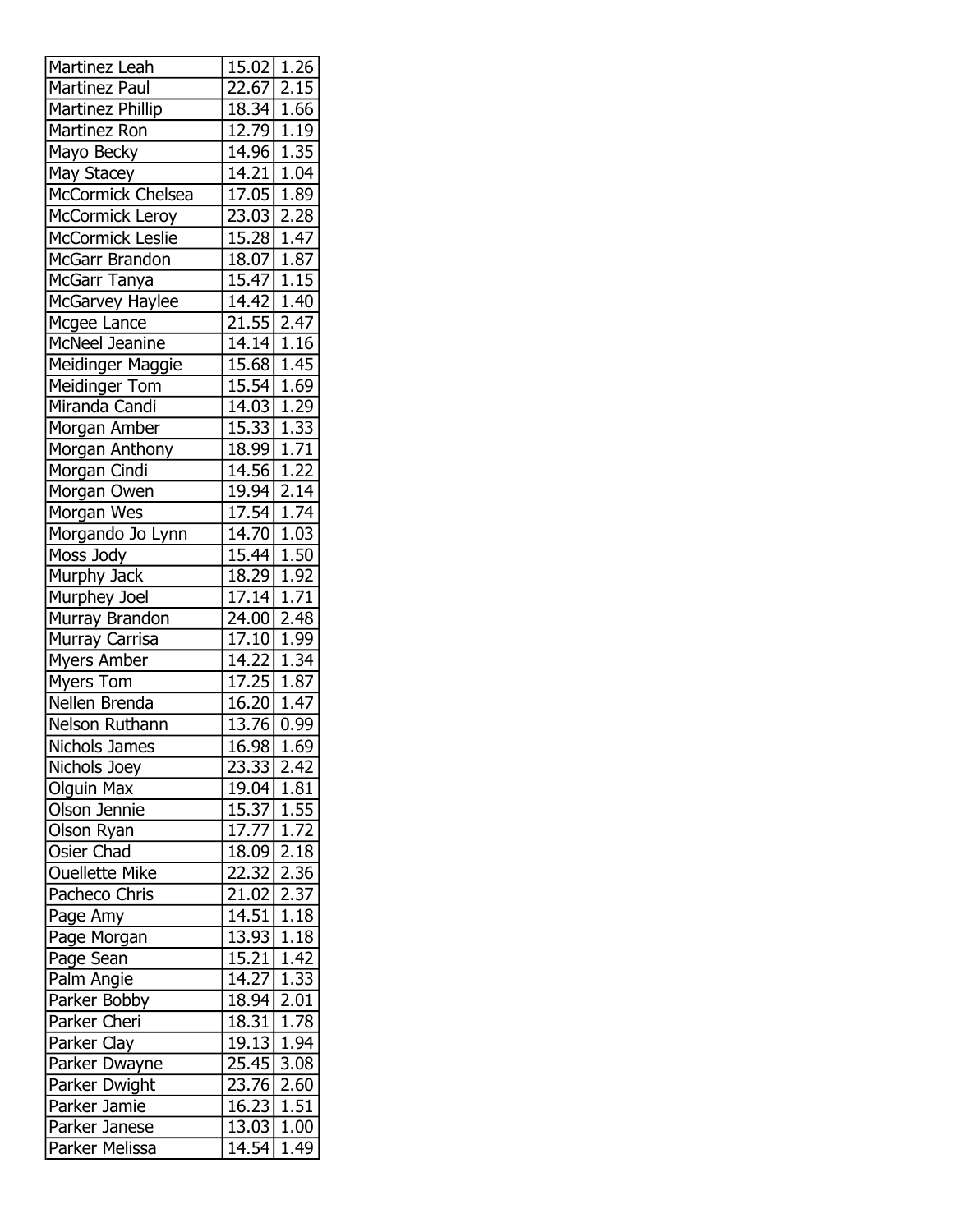| Parker Michelle         | 15.33                   | 1.68              |
|-------------------------|-------------------------|-------------------|
| Parker Larry            | 15.29                   | 1.34              |
| Parks Dallas            | 17.34   1.64            |                   |
| Patchett Seth           | 17.86 1.48              |                   |
| Paxton Jeff             | 16.60   1.50            |                   |
| Pelleter Kasia          | 16.16                   | 1.55              |
| Pelletier Natalia       | 15.13                   | 0.91              |
| Perez Jerry             | 15.44                   | 1.53              |
| Peters Charity          | 14.65                   | 1.32              |
| Peterson Brett          | 19.83                   | $\overline{1.75}$ |
| Peterson Courtney       | 14.02 1.13              |                   |
| Peterson Lana           | 15.66                   | 1.50              |
| Phillips Brandon        | 15.98                   | 1.33              |
| Phillips Carissa        | 13.28                   | 1.24              |
| Phillips Chris          | 23.76 2.41              |                   |
| Piaia Dave              | 17.36                   | 1.80              |
| Piaia Jason             | 20.84                   | 2.23              |
| Piazzola Chuck          | 20.51                   | 1.99              |
| Pierce Amy              | 17.11                   | $\overline{1.72}$ |
| Pistono Danea           | $\overline{18.25}$      | 2.11              |
| Pistono Troy            | 23.58                   | 2.51              |
| Polzella David          | 16.80 1.52              |                   |
| Poll Cody               | 17.71                   | 2.19              |
| Pomrenke Kali           | 14.34 1.34              |                   |
| Portillo Jo             | 14.66 1.28              |                   |
| Purcella Laura          | $\overline{12.27}$ 1.10 |                   |
| <b>Reed Robert</b>      | 16.81                   | 2.03              |
| <b>Reiser Tony</b>      | 14.43                   | 1.45              |
| <b>Richards Greg</b>    | 22.32 2.09              |                   |
| Richards Rene'          | 15.00 1.35              |                   |
| Richardson Jim          | 17.07                   | $\boxed{1.71}$    |
| Richardson Kim          | $\overline{14.93}$ 1.48 |                   |
| <b>Ridenour Matt</b>    | 22.83 2.34              |                   |
| <b>Risely Christine</b> | $\overline{12.65}$      | 0.94              |
| Roberts Becky           | 17.39                   | 1.64              |
| Roberts Dave            | 18.40 1.90              |                   |
| Rodda Steve             | 16.88                   | 1.59              |
| Rodenbaugh Dillon       | 16.86                   | 1.83              |
| Rollman Linda           | 15.58                   | 1.37              |
| Rollman Ron             | 18.05                   | 1.85              |
| Romero Polly            | 13.53                   | 1.11              |
| Rosene Rick             | 16.96                   | 1.43              |
| Ryan Holly              | 12.10                   | 0.95              |
| Sadler Aaron            | 14.99                   | 1.33              |
| Salazar Gilbert         | 20.00                   | 1.91              |
| Schunk Barry            | 17.71                   | 1.61              |
| Schunk Lisa             | 15.13                   | 1.24              |
| Schuttemeier Kacie      | 13.92                   | 1.17              |
| Sell Kristine           | 15.27                   | 1.57              |
| Setzer Shauntel         | 15.71                   | 1.40              |
| Severson Michon         | 14.20                   | 0.95              |
| Shassetz Chris          | 16.43                   | 1.40              |
|                         |                         |                   |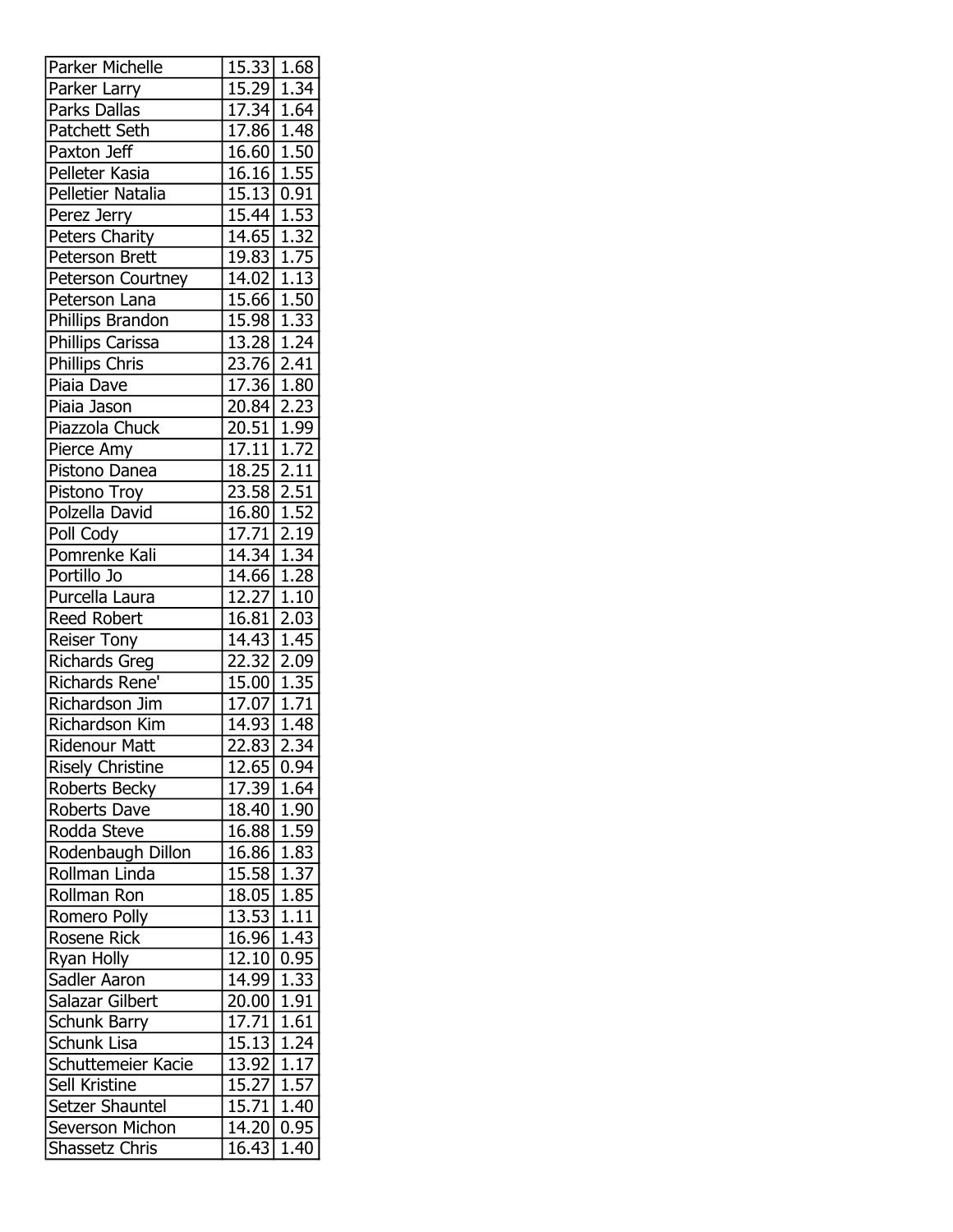| Shurtleff Jay            | 27.55                   | 2.87              |
|--------------------------|-------------------------|-------------------|
| Shurtleff Sherri         | 16.06 1.59              |                   |
| Siegel David             | 19.92 1.69              |                   |
| Siegel Devon             | $16.14$ 1.40            |                   |
| Smith Amanda             | $\overline{14.28}$      | $1.\overline{16}$ |
| Smith George             | 16.53                   | 1.36              |
| Smith Delaina            | 13.48 1.21              |                   |
| Souther Kelly            | $\overline{21.66}$      | 2.23              |
| Spears Emi               | 16.93                   | 1.66              |
| Spears Kathy             | 15.87 1.58              |                   |
| Spicher Jeff             | $\overline{19.34}$ 2.09 |                   |
| <b>Spruell Nathan</b>    | 17.48                   | 1.60              |
| <b>Stafford Cody</b>     | 16.12                   | 1.58              |
| Stallman Crystal         | 15.88                   | 1.64              |
| Stassinos Kori           | 15.10                   | 1.42              |
| <b>Stewart Paul</b>      | 19.12                   | 1.90              |
| <b>Stewart Stephanie</b> | 18.75                   | 1.83              |
| <b>Stiles Phil</b>       | 22.18                   | 1.66              |
| <b>Stiles Sissy</b>      | 0.00                    | $\overline{1.09}$ |
| Stroud Kim               | 14.41                   | 1.01              |
| Stringham Terri          | 14.64                   | 1.06              |
| Struck Virginia          | 12.12 1.05              |                   |
| <b>Sweets Marcelle</b>   | 16.82                   | 1.61              |
| Tammany Becky            | 15.87                   | 1.49              |
| Tammany Jon              | 14.87                   | 1.53              |
| Thomas Bridget           | 16.43                   | 1.62              |
| <b>Thomas Pati</b>       | $\overline{13.69}$      | 1.24              |
| Thompson Kayla           | 17.43                   | 1.83              |
| <b>Thornock Marlin</b>   | 18.82                   | 1.71              |
| <b>Tipton Kat</b>        | $13.64$ 1.07            |                   |
| <b>Tipton Mike</b>       | 16.72                   | 1.58              |
| <b>Tolar Josh</b>        | 29.14                   | 3.20              |
| <b>Travitz Brandon</b>   | $\overline{15.00}$      | 1.55              |
| <b>Travitz Holly</b>     | 14.40                   | 1.30              |
| <b>Tripp Tara</b>        | 13.82                   | 0.89              |
| Trujillo Ian             | 20.29                   | 2.07              |
| <b>Turcato Marlene</b>   | 11.42                   | 0.99              |
| Turner Brenda            | 16.22                   | 1.69              |
| <b>Ulrich Eric</b>       | 16.26                   | 1.47              |
| <b>Ulrich Tina</b>       | 14.73                   | 1.43              |
| Upchurch Angie           | 14.05                   | 1.20              |
| Upchurch Buddy           | 17.67                   | 1.61              |
| <b>Upchurch Misty</b>    | 14.18                   | 1.17              |
| VanDyke Anona            | 13.78                   | 1.20              |
| Vanlinda Rick            | 16.32                   | $\overline{1.72}$ |
| <b>Vensor Chasty</b>     | 16.91                   | 1.56              |
| <b>Vensor Tom</b>        | 23.19                   | 2.44              |
| <b>Vincent Sreve</b>     | 19.77                   | 2.11              |
| Walker Joe               | 18.06                   | $\overline{1.70}$ |
| <b>Walker Sheila</b>     | 16.75                   | 1.50              |
| <b>Walker Troy</b>       | 19.82                   | 1.95              |
| <b>Wamsley Samantha</b>  | 12.93                   | 1.32              |
|                          |                         |                   |